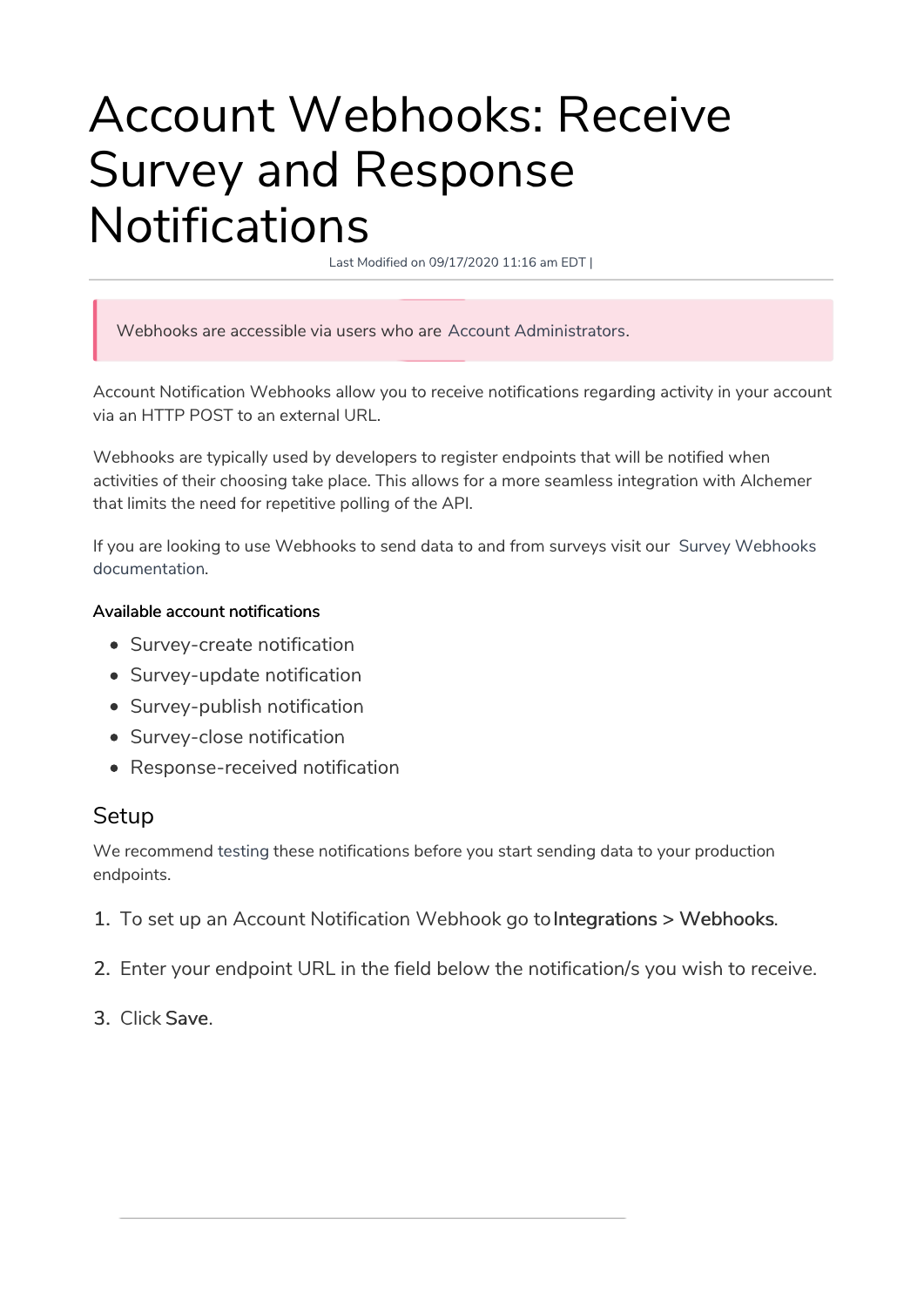| On Survey Create                     |  |  |
|--------------------------------------|--|--|
| https://webhook.site/                |  |  |
| See Example Response                 |  |  |
| On Survey Update                     |  |  |
| https://webhook.site/                |  |  |
| See Example Response                 |  |  |
| On Survey Publish                    |  |  |
| https://custom_url/survey-published  |  |  |
| See Example Response                 |  |  |
| On Survey Closed                     |  |  |
| https://custom_url/survey-closed     |  |  |
| See Example Response                 |  |  |
| On Response Received                 |  |  |
| https://custom_url/response-recieved |  |  |
| See Example Response                 |  |  |
|                                      |  |  |

Review details of the data posted in each webhook type below.

## Survey Notifications

Survey Create - The survey-create notification will post to the endpoint you specify when surveys are created. This includes newly created surveys, as well as, copied surveys created via the user interface or the API. See the below table for specifics about the data.

Survey Update - The survey-update notification will post to the endpoint you specify when surveys are updated. This includes the creation of or edits to questions, pages, actions, media elements, or translations made via the user interface or the API. See the below table for specifics about the data.

Survey Publish - The survey-publish notification will post to the endpoint you specify when share methods (link, email campaign, etc.) are created via the user interface or the API. The default survey share link is created when a user navigates to the share tab, which will fire the survey publish notification. See the below table for specifics about the data.

Survey Close - The survey-close notification will post to the endpoint you specify when a survey's status is changed to Closed. See the below table for specifics about the data.

| <b>Trigger Fields</b> | <b>Description</b>                                                                   | <b>Type</b> | <b>Available Webhooks</b>                                        |
|-----------------------|--------------------------------------------------------------------------------------|-------------|------------------------------------------------------------------|
| type                  | The trigger type: survey,<br>page, question,<br>translation, theme                   | string      | survey update                                                    |
| id                    | The ID of the element that<br>was changed (survey ID,<br>question ID, Page ID, etc.) | integer     | survey update                                                    |
| <b>User Fields</b>    | <b>Description</b>                                                                   | <b>Type</b> | <b>Available Webhooks</b>                                        |
| id                    | Alchemer User ID                                                                     | integer     | survey create, survey<br>update, survey publish,<br>survey close |
| name                  | The username                                                                         | string      | survey create, survey<br>update, survey publish,<br>survey close |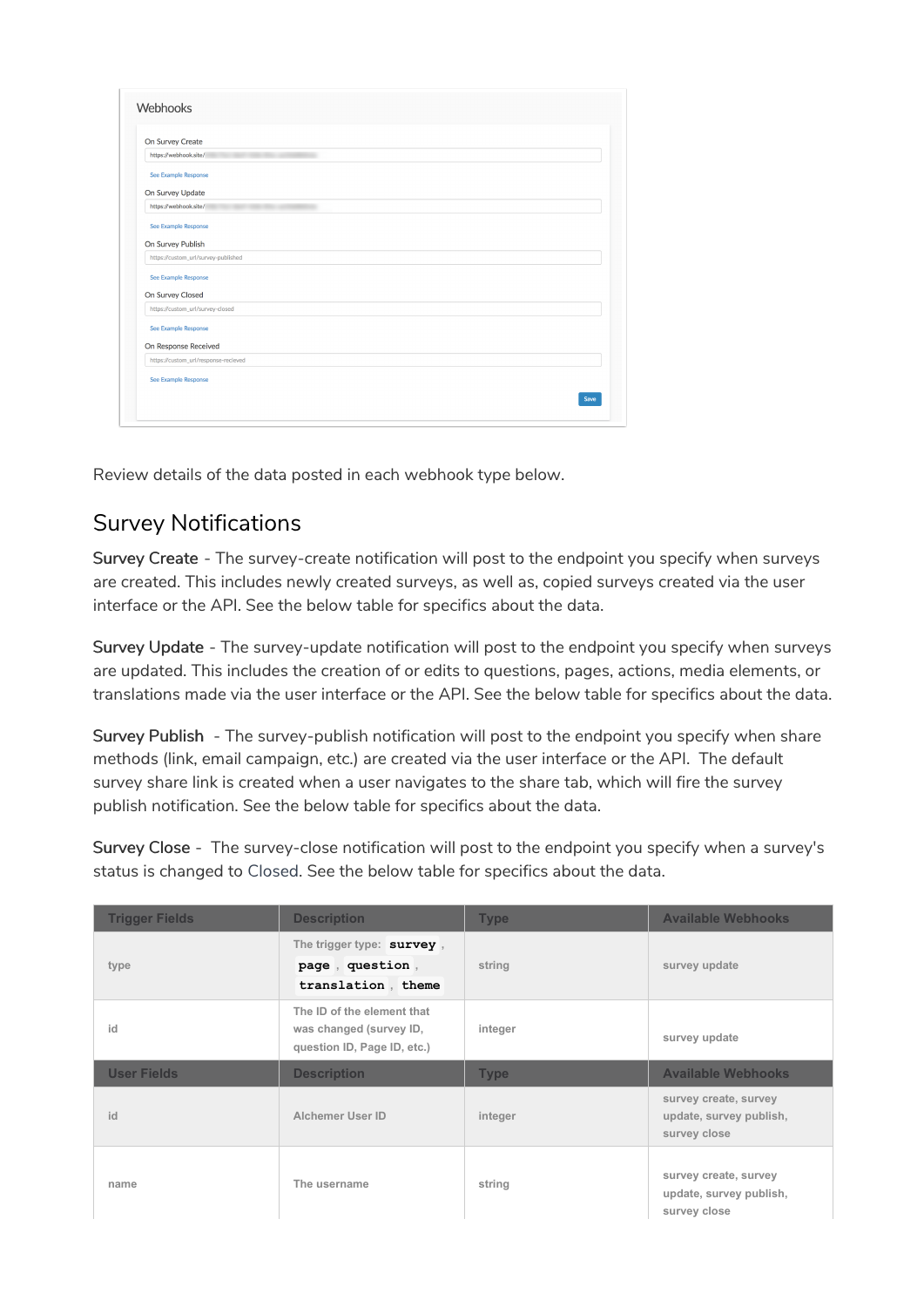| <b>Trigger Fields</b>     | Descriptionin email                                                                                      | <b>Type</b> | <b>Available, Webhookspdate</b>                                  |
|---------------------------|----------------------------------------------------------------------------------------------------------|-------------|------------------------------------------------------------------|
|                           | address                                                                                                  |             | survey publish, survey close                                     |
| <b>Survey Fields</b>      | <b>Description</b>                                                                                       | <b>Type</b> | <b>Available Webhooks</b>                                        |
| survey id                 | <b>Survey ID</b>                                                                                         | integer     | survey create, survey<br>update, survey publish,<br>survey close |
| survey title              | <b>Survey title</b>                                                                                      | string      | survey create, survey<br>update, survey publish,<br>survey close |
| survey status             | The survey status:<br>Launched or Closed                                                                 | string      | survey create, survey<br>update, survey publish,<br>survey close |
| survey folder             | Array with survey folder id<br>and name                                                                  | array       | survey create, survey<br>update, survey publish,<br>survey close |
| survey theme              | Array with theme ID and the<br>theme name                                                                | array       | survey create, survey<br>update, survey publish,<br>survey close |
| teams                     | Object with teams that have<br>access to the survey                                                      | object      | survey create, survey<br>update, survey publish,<br>survey close |
| <b>Account Fields</b>     | <b>Description</b>                                                                                       | <b>Type</b> | <b>Available Webhooks</b>                                        |
| id                        | <b>Alchemer Account ID</b>                                                                               | integer     | survey create, survey<br>update, survey publish,<br>survey close |
| name                      | Account name as specified<br>in the Contact Info under<br>Account > Summary ><br><b>Account Overview</b> | string      | survey create, survey<br>update, survey publish,<br>survey close |
| parent id                 | <b>Master Account ID</b>                                                                                 | integer     | survey create, survey<br>update, survey publish,<br>survey close |
| <b>Survey Link Fields</b> | <b>Description</b>                                                                                       | <b>Type</b> | <b>Available Webhooks</b>                                        |
| id                        | Link ID                                                                                                  | integer     | survey publish                                                   |
| type                      | Link type: link or<br>email                                                                              | string      | survey publish                                                   |
| name                      | Link name                                                                                                | string      | survey publish                                                   |
| url                       | Link URL                                                                                                 | string      | survey publish                                                   |

Example Response for Survey Notifications: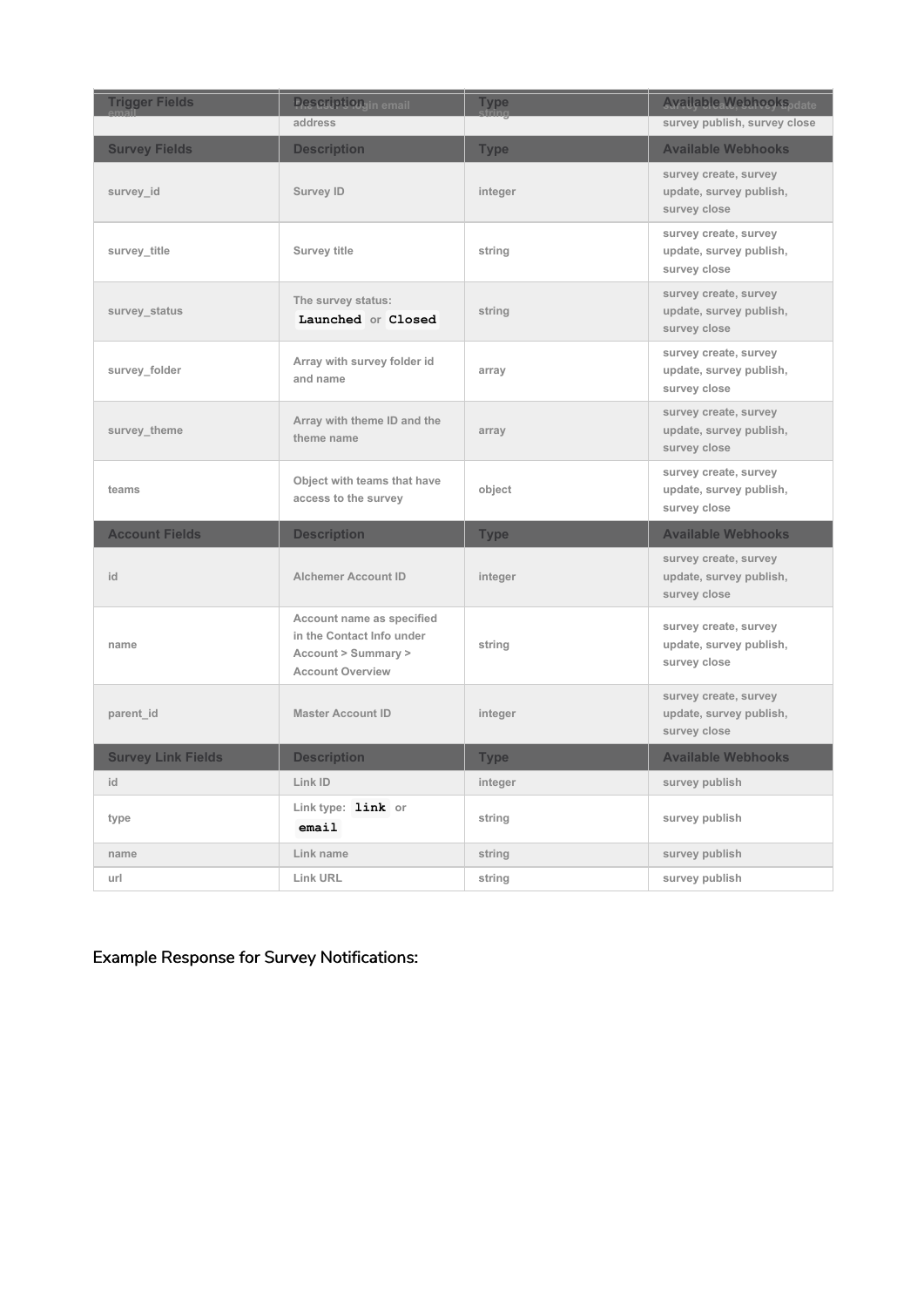```
{
 "webhook_name": "On Survey Update",
 "trigger_context": {
 "type": "survey",
 "id": 1234567
 },
 "data": {
  "user": {
  "id": 12345,
   "name": "John Smith",
   "email": "john.smith@email.com"
  },
  "survey_id": 1234567,
  "survey_title": "My New Survey",
  "survey_status": "Launched",
  "survey_folder": [],
  "survey_theme": {
   "id": "68551",
   "theme": "My Custom Theme"
  },
  "teams": {
   "252692": {
    "name": "Team 1",
    "id": 252692
   }
  },
  "account": {
   "id": 33333,
   "name": "Alchemer",
   "parent_id": null
 }
}
}
```
## Response Received Notification

The response received notification will post to the endpoint you specify when a completed or disqualified response is recorded via either normal survey taking or the API. See the below table for specifics about the data.

| <b>Response Fields</b>    | <b>Description</b>                              | <b>Type</b> |
|---------------------------|-------------------------------------------------|-------------|
| is test                   | Flag for test data                              | boolean     |
| session id                | Unique response session ID                      | string      |
| account id                | <b>Account ID</b>                               | integer     |
| survey id                 | Survey ID                                       | integer     |
| response_status           | Response status: Complete or                    | string      |
|                           | Disqualified                                    |             |
| url variables             | URL Variables passed as part of the<br>response | array       |
| <b>Survey Link Fields</b> | <b>Description</b>                              | <b>Type</b> |
| id                        | Link ID                                         | integer     |
| type                      | Link type: link or email                        | string      |
| name                      | Link name                                       | string      |
| url                       | <b>URL</b>                                      | string      |
| <b>Contact Fields*</b>    | <b>Description</b>                              | <b>Type</b> |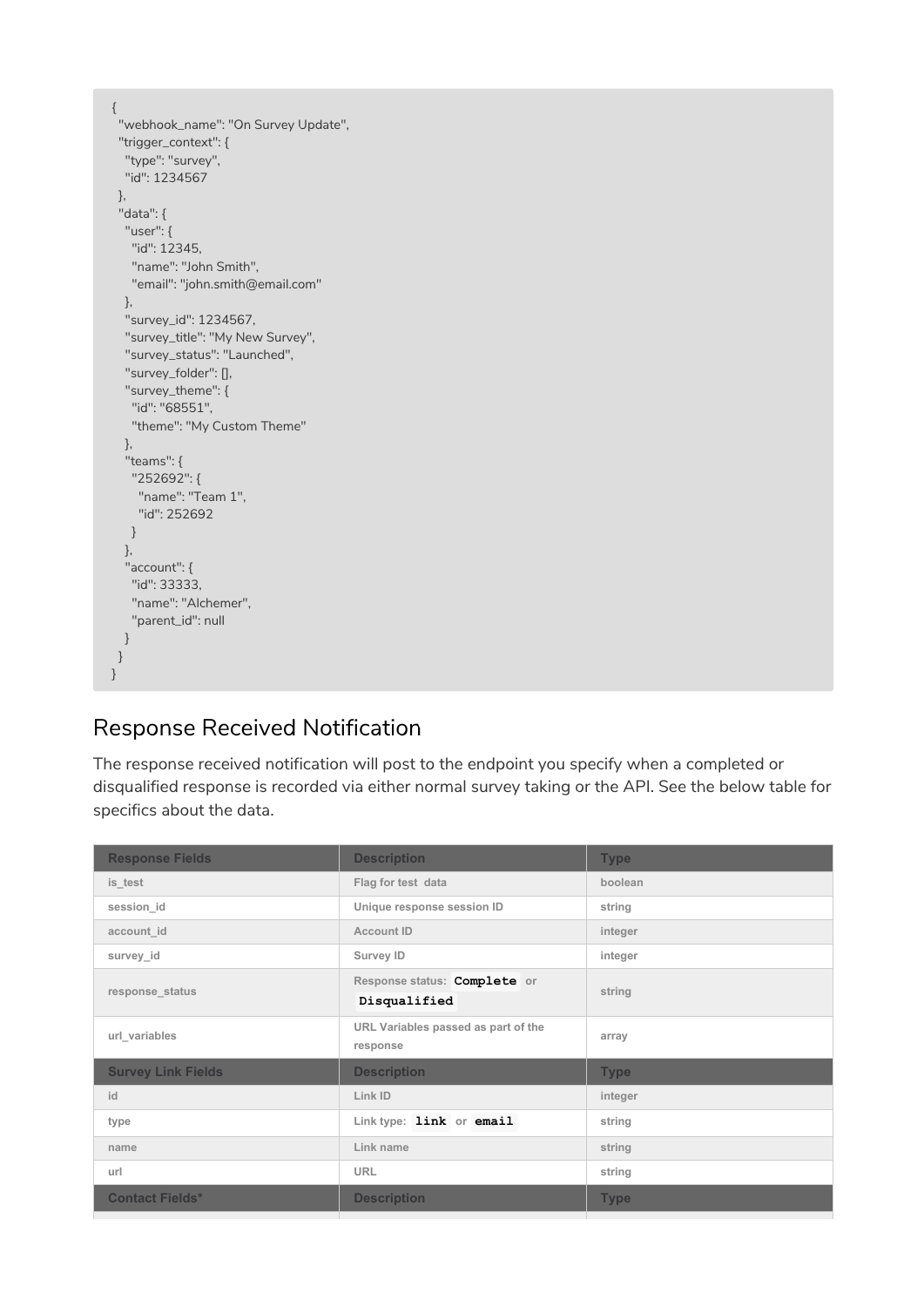| Email<br>Response Fields | <b>Contact email address</b><br><b>Description</b> | <b>string</b><br>Type |
|--------------------------|----------------------------------------------------|-----------------------|
| <b>First Name</b>        | <b>Contact first name</b>                          | string                |
| Last Name                | Contact last name                                  | string                |
| Organization             | <b>Contact organization</b>                        | string                |
| Team                     | <b>Contact organization</b>                        | string                |
| Group                    | Contact group                                      | string                |
| Role                     | Contact role                                       | string                |
| Phone (Home)             | Contact home phone                                 | string                |
| Phone (Fax)              | Contact fax phone                                  | string                |
| Phone (Work)             | <b>Contact work phone</b>                          | string                |
| <b>Address</b>           | <b>Contact address</b>                             | string                |
| Suite/Apt                | <b>Contact suite/apt</b>                           | string                |
| City                     | <b>Contact city</b>                                | string                |
| State/Region             | <b>Contact state/region</b>                        | string                |
| Country                  | Contact country                                    | string                |
| Postal Code              | Contact postal code                                | string                |
| Job Title                | Contact job title                                  | string                |
| Website                  | <b>Contact website</b>                             | string                |
| Region                   | Region                                             | string                |
| Invite Custom 1-10       | <b>Invite Custom Fields 1-10</b>                   | string                |

\*Present only if share method is an Email Campaign.

## Example Response for Response Received Notification: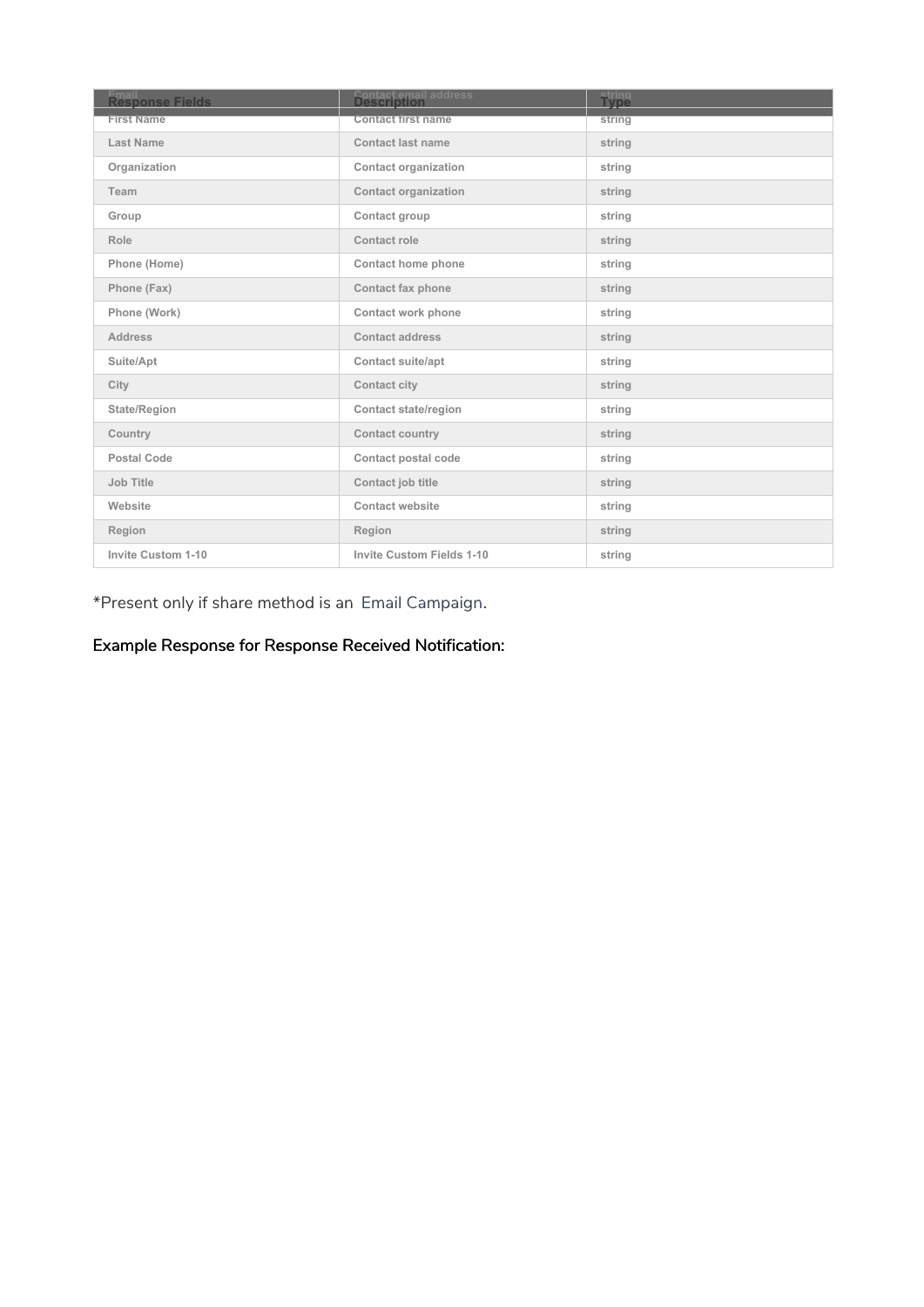```
{
"webhook_name": "On Response Received",
"data": {
 "is_test": false,
 "session_id": "1591213853_5ed7ff1d3b37d9.13571736",
 "account_id": 33333,
 "survey_id": 1264838,
 "response_status": "Complete",
 "url_variables": {
  "sguid": "bG0PQDHDyDDhEGvl"
 },
 "survey_link": {
  "id": 8004308,
  "type": "link",
  "name": "Default Link",
  "url": "www.alchemer.com/s3/4835933/Survey"
 },
 "contact": {
  "Email": "test@email.com",
  "First Name": "John",
  "Last Name": "Smith",
  "Organization": "Alchemer",
  "Division": "",
  "Department": "",
  "Team": "Sales",
  "Group": "",
  "Role": "Account Manager",
  "Phone (Home)": "",
  "Phone (Fax)": "",
  "Phone (Work)": "",
  "Address": "123 Main St",
  "Suite/Apt": "333",
  "City": "Boulder",
  "State/Region": "CO",
  "Country": "United States",
  "Postal Code": "12345",
  "Job Title": "",
  "Website": "",
  "Region": "CO",
  "Invite Custom 1": "1234567",
  "Invite Custom 2": "",
  "Invite Custom 3": "",
  "Invite Custom 4": "",
  "Invite Custom 5": "",
  "Invite Custom 6": "",
  "Invite Custom 7": "",
  "Invite Custom 8": "",
  "Invite Custom 9": "",
  "Invite Custom 10": ""
 }
}
```
# Get Real-time Response Data

}

If you wish to get real-time response data you can access survey data immediately without waiting for response processing with just two pieces of information: 1) the survey link and 2) the session ID.

The response received notification contains these two pieces of info that you can use in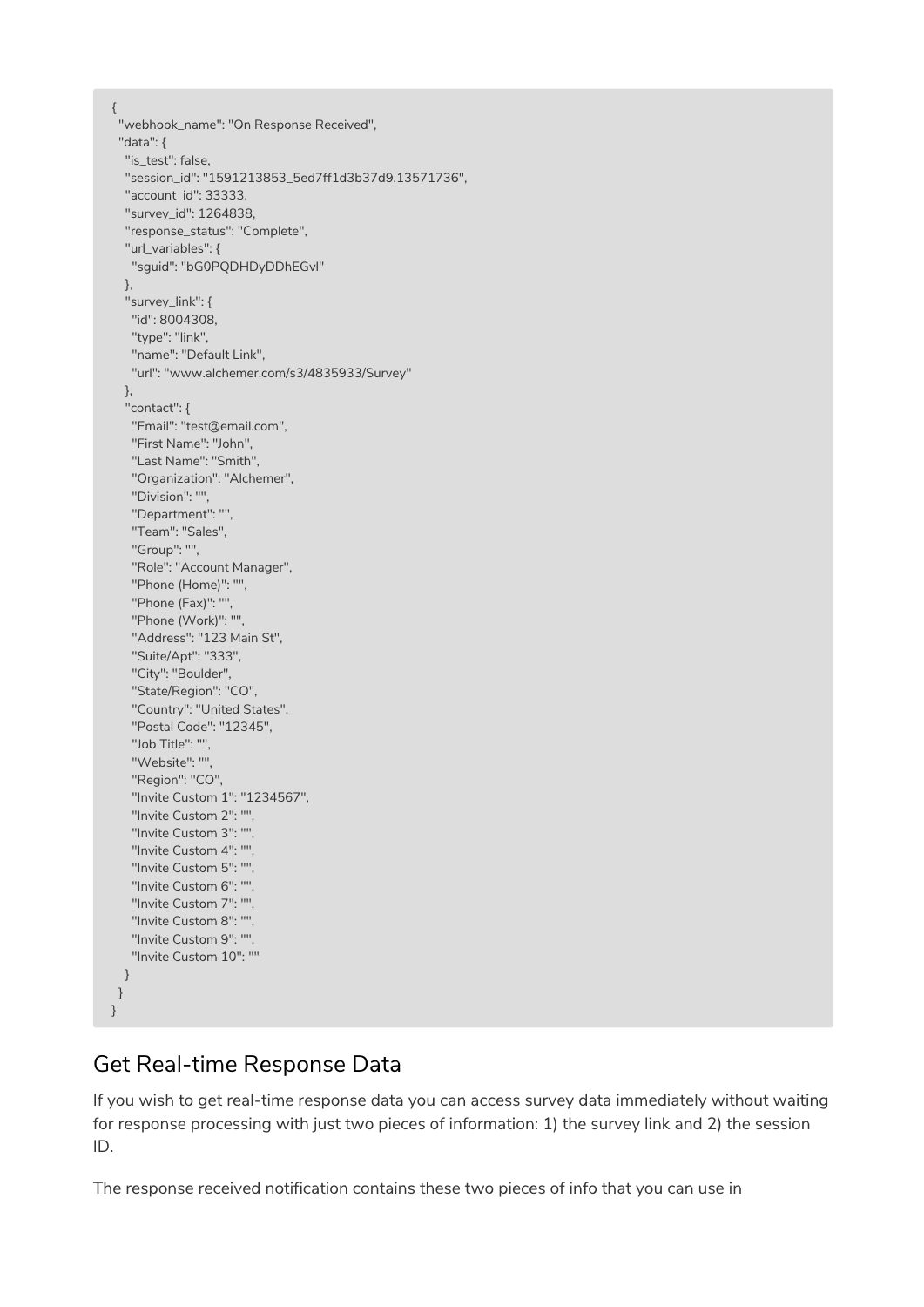combination with the base link so you can construct a URL to get data from a response in real-time. The schematic for constructing a real-time response URL is like so:

{survey\_link}?snc={session\_id}&\_\_output=json

The {survey\_link} portion of the real-time response URL must be the equivalent to the domain the account is located based on the data center (survey.alchemer.com, survey.alchemer.eu, etc.).

The survey link portion of the constructed link is the share link that was used to collect the response. This will be the base link for email campaigns as provided under the Advanced Settings section of the email campaign.



So for the above example response, the following link will return the JSON for that response:

```
www.alchemer.com/s3/4835933/Survey?snc=1591213853_5ed7ff1d3b37d9.13571736&__output=json
```
The JSON will return the entire survey runtime object. In the below example JSON we highlight the portions of the JSON that allow you to access survey question data.

```
{
 "summary":{
   "is_test":false,
   "session_id":"1591213853_5ed7ff1d3b37d9.13571736",
   "account_id":160589,
   "survey_id":4835933,
   "response_status":"Complete",
   "url_variables":{
    "snc":"1591213853_5ed7ff1d3b37d9.13571736"
  },
   "survey_link":{
    "id":8004308,
    "type":"link",
    "name":"Default Link",
    "url":"www.alchemer.com\/s3\/4835933\/Checkbox"
  },
   "contact":[
   ],
   "is_last_page":true
 },
 "data":{
   "SurveyRuntime":{
    "BuildErrors":[
    ],
    "ResponseID":0,
    "ResponseSession":1,
    "SessionID":"1591213853_5ed7ff1d3b37d9.13571736",
    "PageHistory":[
```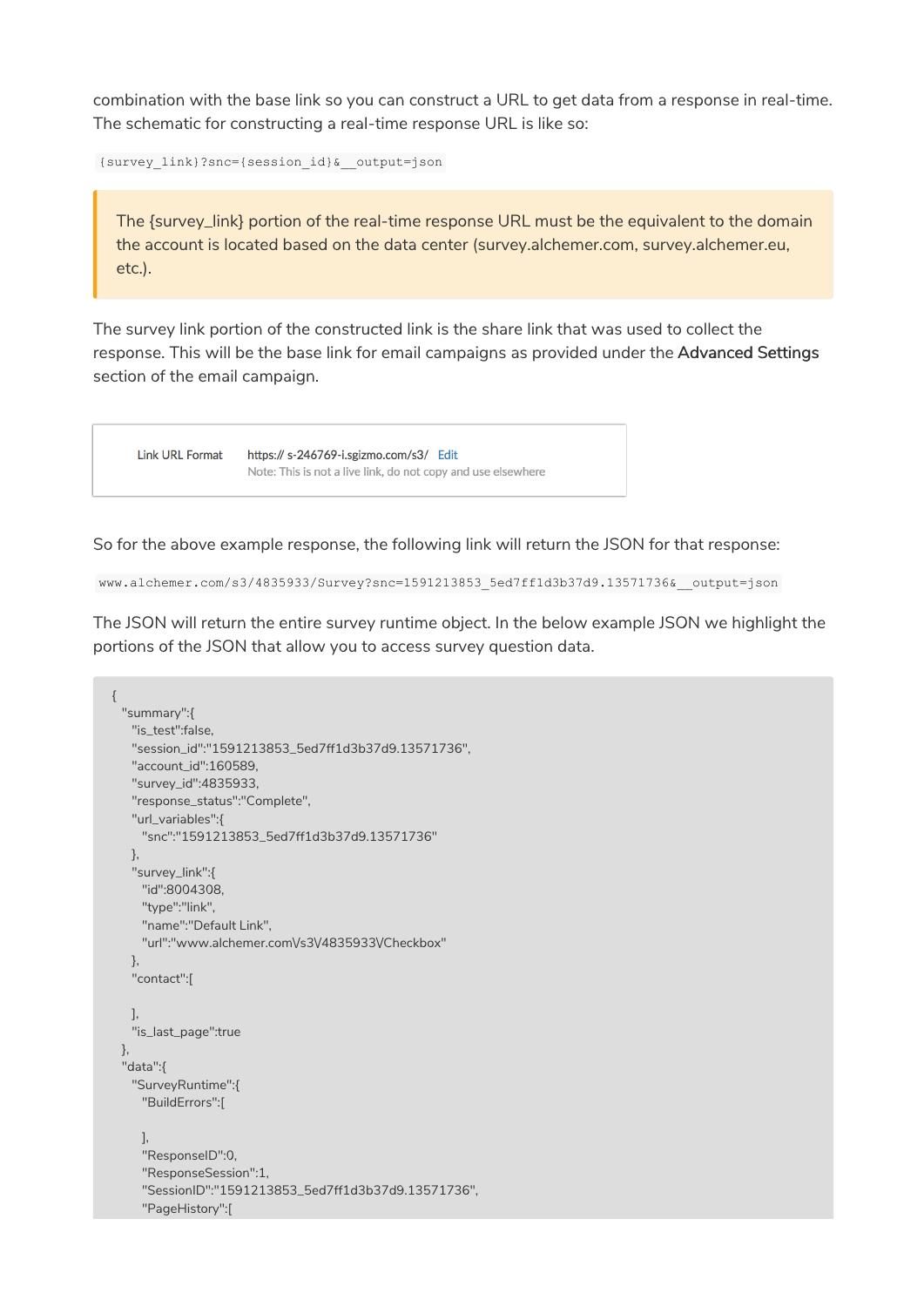```
{
   "SKU":1,
   "TIME":1591213853,
   "SPAWN_VALUE":null
 },
 {
   "SKU":2,
   "TIME":1591213856,
   "SPAWN_VALUE":null
 },
 {
  "SKU":2,
  "TIME":1591213883,
   "SPAWN_VALUE":null
 },
 {
   "SKU":2,
  "TIME":1591214484,
   "SPAWN_VALUE":null
 },
 {
   "SKU":2,
  "TIME":1591217930,
   "SPAWN_VALUE":null
 },
 {
   "SKU":2,
   "TIME":1591218345,
   "SPAWN_VALUE":null
 },
 {
  "SKU":2,
   "TIME":1591218446,
   "SPAWN_VALUE":null
 },
 {
   "SKU":2,
   "TIME":1591218789,
   "SPAWN_VALUE":null
 },
 {
  "SKU":2,
  "TIME":1591218790,
  "SPAWN_VALUE":null
 }
],
"PagePath":[
 {
  "SKU":1,
  "TIME":1591213853,
  "SPAWN_VALUE":null
 },
 {
  "SKU":2,
  "TIME":1591218790,
   "SPAWN_VALUE":null
 }
],
"URLVariables":{
 "__slug":{
   "key":"__slug",
   "value":"www.alchemer.com\/s3\/4835933\/Survey",
   "type":"url"
 },
```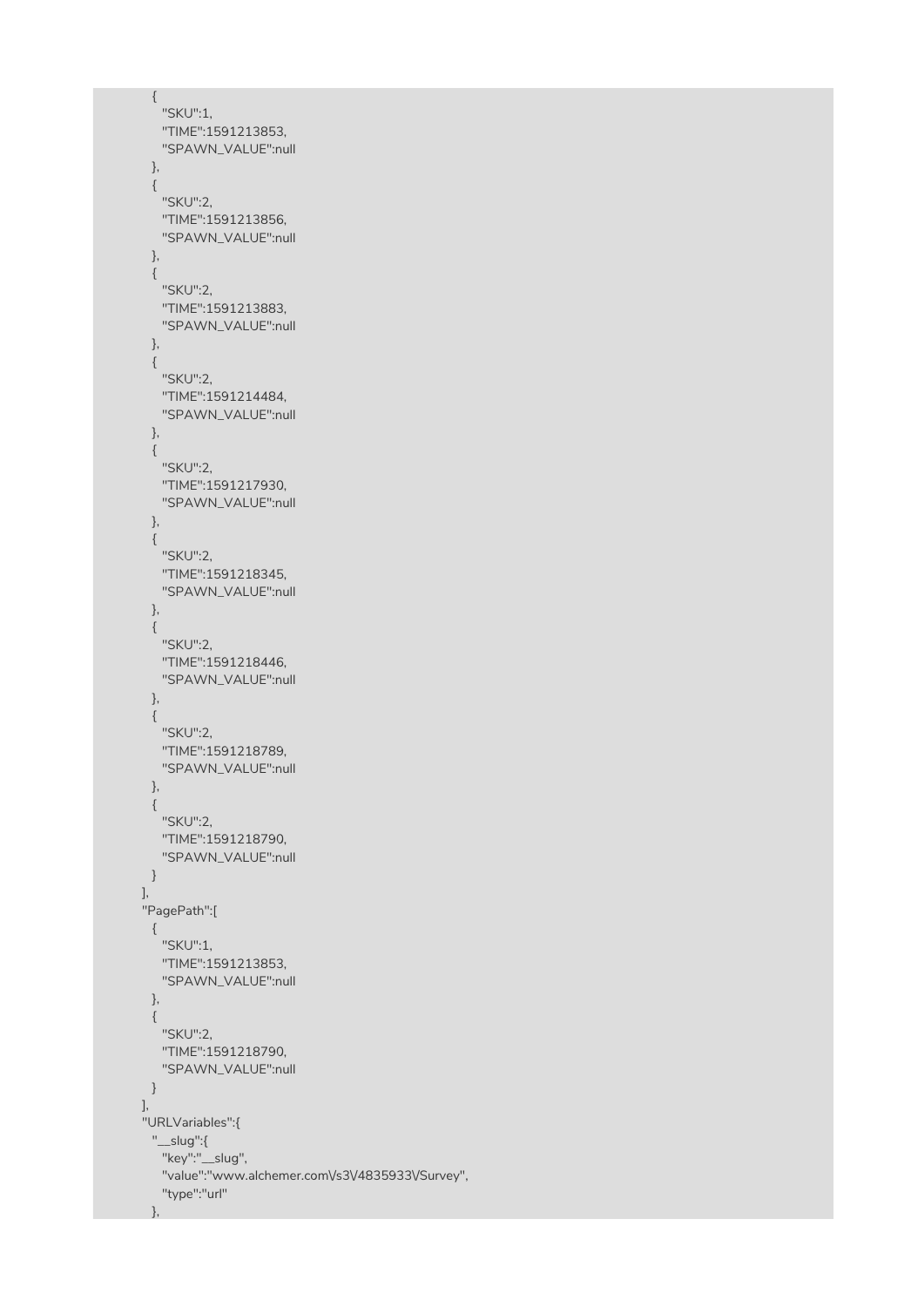"\_\_output":{ "key":"\_\_output", "value":"json", "type":"url" }, "snc":{ "key":"snc", "value":"1591213853\_5ed7ff1d3b37d9.13571736", "type":"url" } }, "LastPageShown":null, "IPAddress":"50.232.185.226", "UserAgent":"Mozilla\/5.0 (Macintosh; Intel Mac OS X 10\_12\_6) AppleWebKit\/537.36 (KHTML, like Gecko) Chrome\/8 3.0.4103.61 Safari\/537.36", "AcceptLanguage":"en-US,en;q=0.9,he;q=0.8,mo;q=0.7,ro;q=0.6,rm;q=0.5", "Referer":"https:\/\/app.alchemer.com\/distribute\/share\/id\/4835933", "Language":"English", "PagesRandomized":false, "JumpTo":false, "Interaction":3, "InteractionDateTime":1591213856, "HasQuotas":null, "SurveyStatus":"Complete", "SessionStarted":1591213853, "queue\_name":"Responses\_prod\_4\_133", "Country":"United States", "Region":"CO", "City":"Lafayette", "Postal":"80026", "Latitude":39.997001647949, "Longitude":-105.09739685059, "DMACode":751, "LinkSource":"8004308", "SurveyLink":{ "iLinkID":"8004308", "iSurveyID":"4835933", "iInviteID":null, "eType":"link", "eStatus":"Active", "sSubType":"standard", "sName":"Default Link", "sIdentifier":"www.alchemer.com\/s3\/4835933\/Checkbox", "iDomainID":null, "sDomain":"www.alchemer.com", "sAutoTokenVariables":null, "eSSL":"True", "sEmbedDomain":null, "iQuotaLimit":null, "dScheduledClose":null, "dScheduledOpen":null, "eVoteProtect":"None", "sVoteProtectURLVariable":null, "iUserIDCreated":"183830", "iUserIDLastModified":"183830", "dCreated":"2019-02-13 10:45:16", "dModified":"2019-02-13 10:45:16", "iCustomerID":"160589", "iUserIDDeleted":null, "dDeleted":null, "eMode":null, "sMessage":null, "sVar1":null, "sVar2":"SendHook",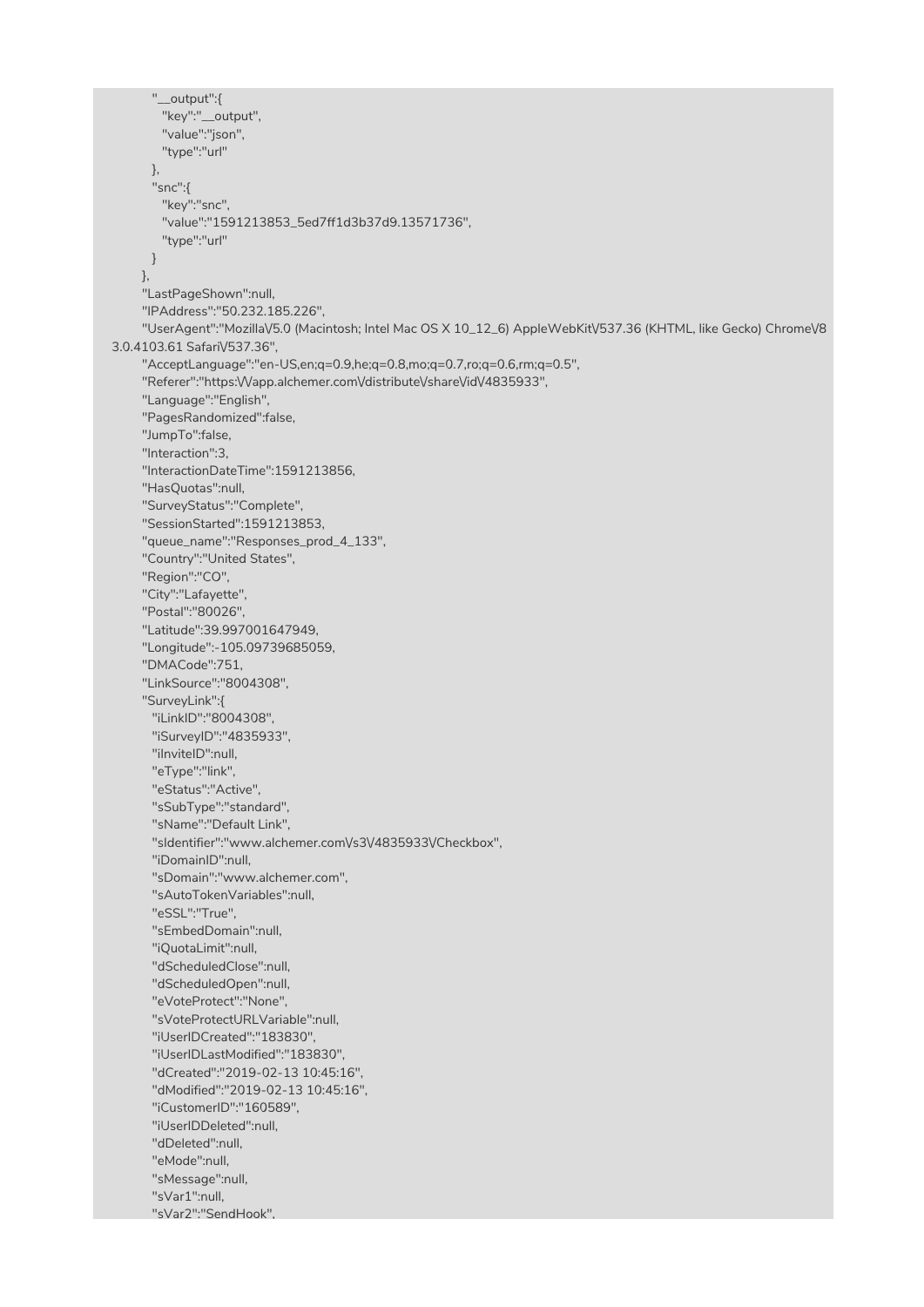```
"sVar3":null,
      "sCloseMessage":null,
      "sLanguage":"Auto",
      "sTPSData":null,
      "iReceivableID":null,
      "iMobileThemeID":null,
      "bThemeObject":"TY0xCoQwFETv8k9glF1hUm5vmu2XqF82YBLJTyPi3Y1oYTlvHjMG6gX6\/tmzfGLI1gVOhBqboAUt
yXmbVtIGqr49s2QXgxCaU1INSPI68yVeXHf6iYeyyiFfuHyNyU4l9aj0LniDfOzdzGeVHw==",
      "bMetaObject":"S7QysKquBQA=",
      "iThemeID":null,
      "eServerLocation":"us-denver",
      "ePopupCookie":"Off",
      "eDefaultLink":"False"
    },
     "ismobile":false,
    "TestData":false,
    "TestDataCollab":false,
    "queue_number":1,
    "CurrentRuntimeOutput":"json",
    "HTMLEmbed":false,
    "dNumbering":true,
    "PageDirection":-3,
    "FingerprintValid":"sgfbbfcb3a9eccc624df1cd2754ee80e3d",
    "MinProgressStep":100,
    "TopProgress":0,
    "TotalTime":3,
    "DataQuality":{
      "CheckBox":{
       "one":{
         "2":2
       }
     }
    },
    "Fingerprint":"2395398737",
    "AvgQuestSeconds":0.007,
    "HighContrast":"false",
    "interaction_format_version":3.1
   },
   "SectionSubmitted":null,
   "Sections":{
    "1":{
      "SectionRuntime":{
       "Hidden":false,
        "Disabled":false,
        "Shown":true,
        "Shuffled":false,
        "Submitted":true,
        "XNumberSelected":false,
       "HasErrors":false,
       "NextPage":2,
       "LastPage":1,
       "StartQuestion":1,
       "EndQuestion":1,
       "PipePrototype":false,
       "Piped":false,
       "PipedValue":null,
       "PipeHash":null,
       "Errors":[
       ],
       "Number":null,
       "start_time":1591213853,
        "hide_all_after_until_value":false,
```
"svariant send Hook", "Send Hook", "Send Hook", "Send Hook", "Send Hook", "Send Hook", "Send Hook", "Send Hook

"PostRenderContent":false,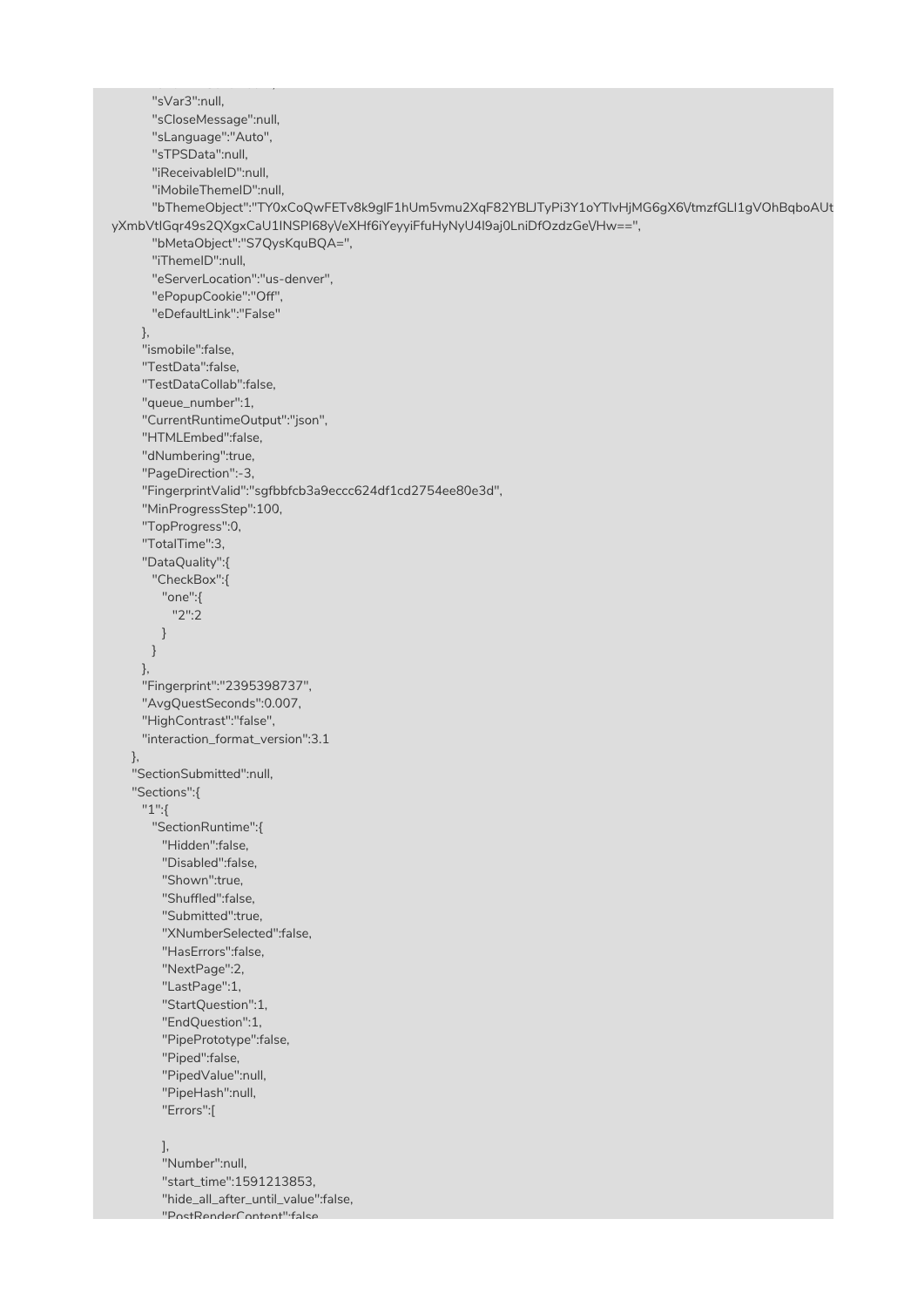"PreRenderContent":false, "progress\_updated":true, "end\_time":1591213856, "page\_time":3, "AvgQuestSeconds":0.007 }, "Questions":{ "2":{ "QuestionRuntime":{ "Hidden":false, "Required":false, "Soft-Required":false, "Disabled":false, "Rendered":true, "HasErrors":false, "IsSingleSelect":false, "Errors":[ ], "Answered":false, "Number":"1.", "Populated":false, "PipePrototype":false, "Piped":false, "PipedValue":null, "PipedHash":null, "Data":{ "atoms":{ "10001":{ "data\_type":1, "raw\_value":"Downtown", "file\_name":null, "file\_contents\_compressed":null, "file\_type":null, "file\_length":null, "datetime":null, "hour24":null, "minute":null, "second":null, "timezone":"CST", "range\_start":null, "range\_end":null, "listsource\_uri":null, "listsource\_id":null, "sentiment":null, "listsource\_ident":null } } }, "ElapsedSeconds":0.007, "LimitQuotaError":null, "Type":"CHECKBOX" } } } }, "2":{ "SectionRuntime":{ "Hidden":false, "Disabled":false, "Shown":true, "Shuffled":false, "Submitted":false, "XNumberSelected":false,

"PostRenderContent":false,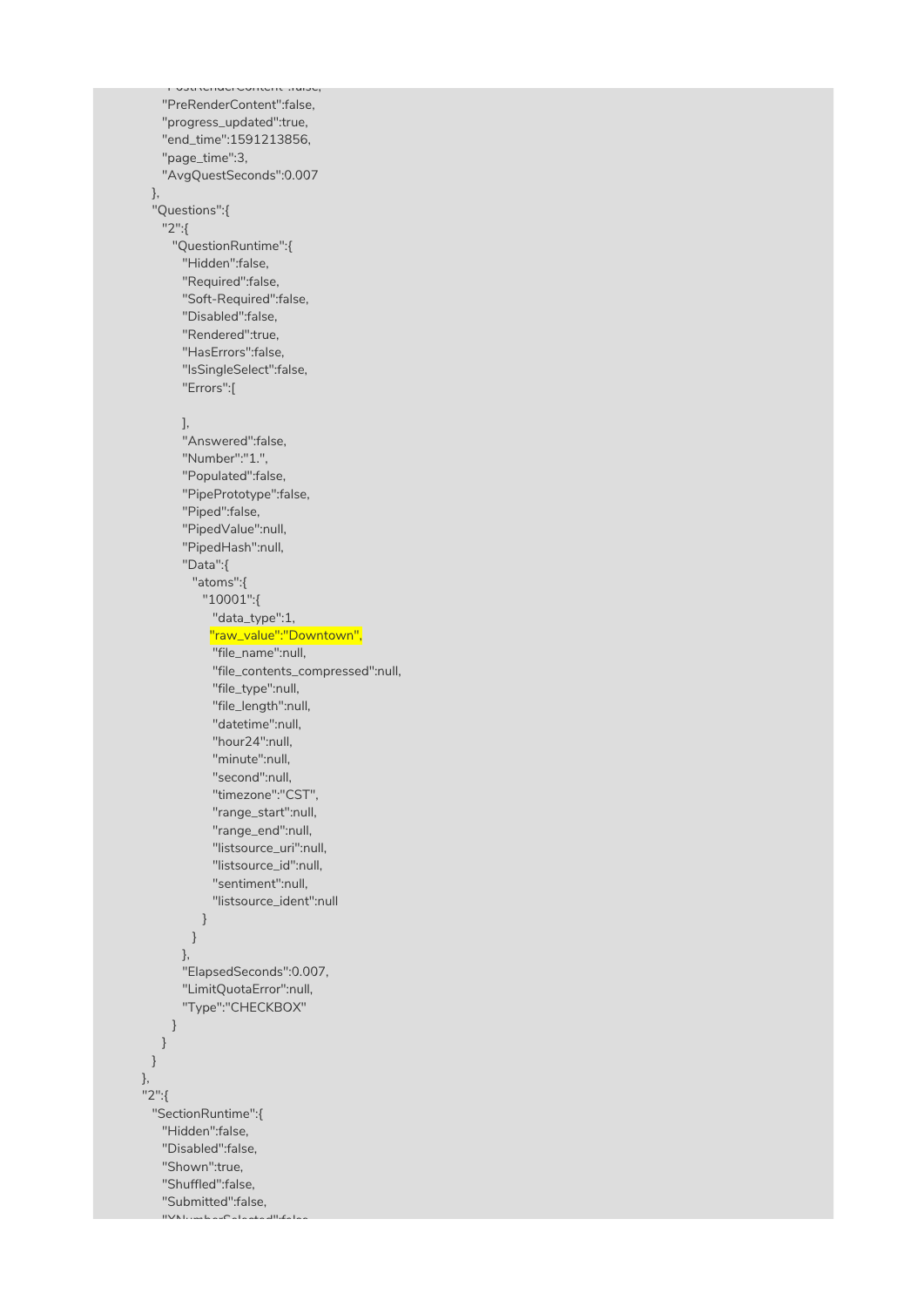```
"XNumberSelected":false,
        "HasErrors":false,
        "NextPage":0,
        "LastPage":1,
        "StartQuestion":2,
        "EndQuestion":1,
        "PipePrototype":false,
        "Piped":false,
        "PipedValue":null,
        "PipeHash":null,
        "Errors":[
        ],
        "Number":null,
        "hide_all_after_until_value":false,
        "start_time":1591213856,
        "PostRenderContent":false,
        "PreRenderContent":false,
        "progress_updated":true
      },
       "Questions":{
        "1":{
          "QuestionRuntime":{
            "Hidden":false,
            "Required":false,
            "Soft-Required":false,
            "Disabled":false,
            "Rendered":true,
            "HasErrors":false,
            "IsSingleSelect":false,
            "Errors":[
            ],
            "Answered":false,
            "Number":"",
            "Populated":false,
            "PipePrototype":false,
            "Piped":false,
            "PipedValue":null,
            "PipedHash":null,
            "Data":{
             "atoms":[
             ]
            },
            "Type":"INSTRUCTIONS"
          }
        }
      }
     }
   }
 }
}
```
## Test Account Webhooks

There are a number of third-party tools available for testing your Webhook, including Webhook Tester and Mockbin. We have highlighted testing with Webhook Tester below.

1. Go to the following link: https://webhook.site/#/.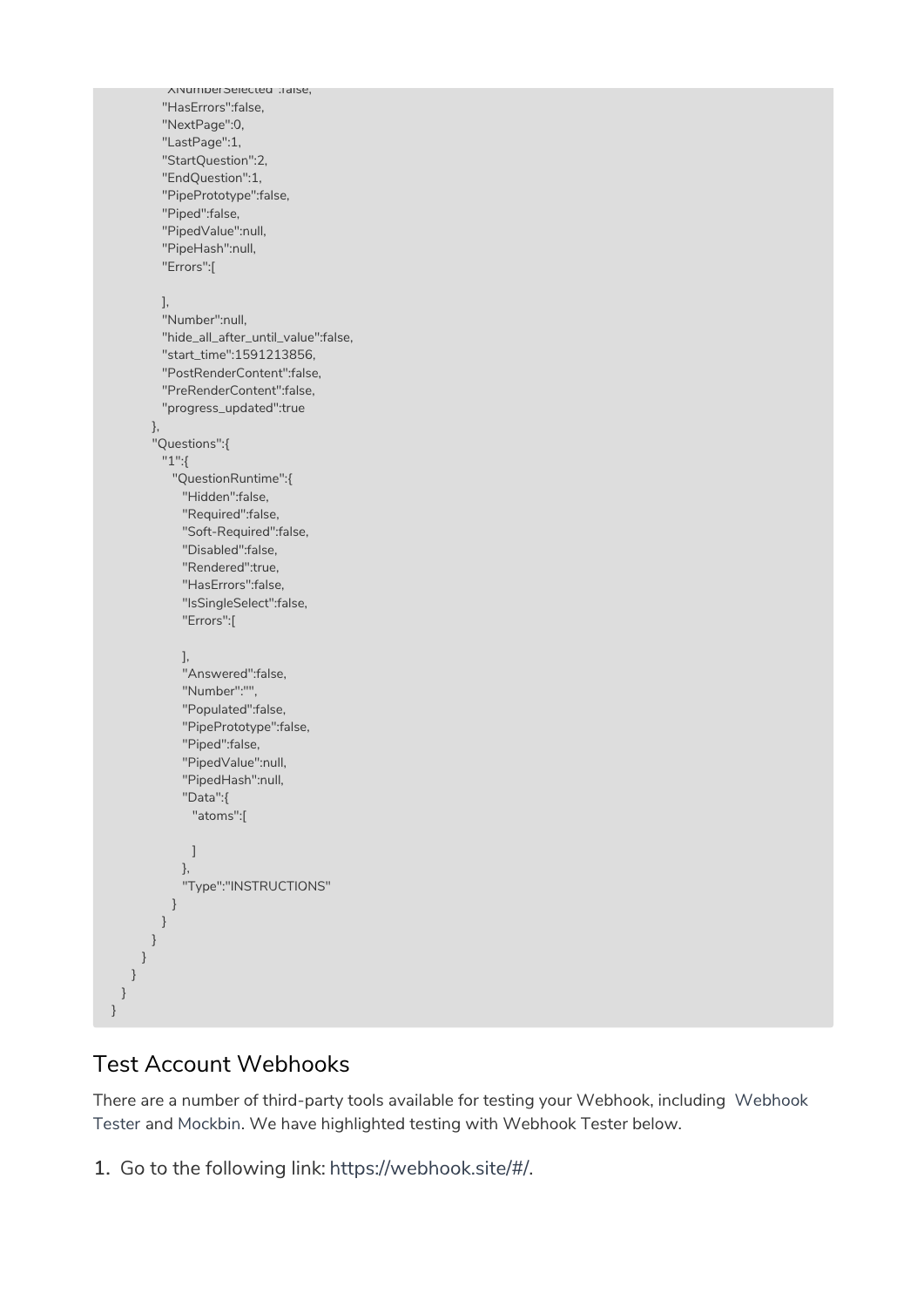2. A unique URL will be automatically generated for you when you enter the site. Click the copy button to the upper right to copy your unique testing URL to your clipboard. Note: Do not use the link in the image, it is <sup>a</sup> unique link that was created for our particular instance, it will not work for you.



- 3. Go to your Account Webhooks via Account > Integrations > Webhooks.
- 4. Paste your unique Webhook Tester URL into the Account Webhook that you want to test.
- 5. Save your Webhooks and perform one of the associated tasks to trigger the Webhook. For example, to test the On Survey Create webhook, create a survey.
- 6. To view the results that get posted, return to Webhook Tester. Each time a new response is submitted it will appear in your request list in the left menu. Click it to review the request details.

| む Webhook Tester    | Github Page<br>Donate  | @fredsted<br>Help                                                  |
|---------------------|------------------------|--------------------------------------------------------------------|
| <b>REQUESTS (2)</b> | First                  | $\leftarrow$ Previous Next $\rightarrow$ Last                      |
| <b>POST #02dd4!</b> | <b>Request Details</b> | permalink                                                          |
| 2018-08-23 17:45:08 | <b>URL</b>             | POST https://webhook.site/448c75a1-bbe9-<br>426b-85ec-aa10dd860c6a |
| <b>POST #27541</b>  | Host                   |                                                                    |
| 2018-08-23 17:46:43 | Date                   | 2018-08-23 17:45:08                                                |
|                     | ID                     | 02dd470c-3287-4862-af53-7004f4fd1616                               |
|                     |                        |                                                                    |
|                     |                        | response=%7B%22is_test_data%22%3Afalse%2C%22ses                    |
|                     |                        |                                                                    |

# FAQ

### How will Account Webhooks work in Master/Sub Accounts?

Account Webhooks are only available at an account level. So, Account Webhooks set up in a